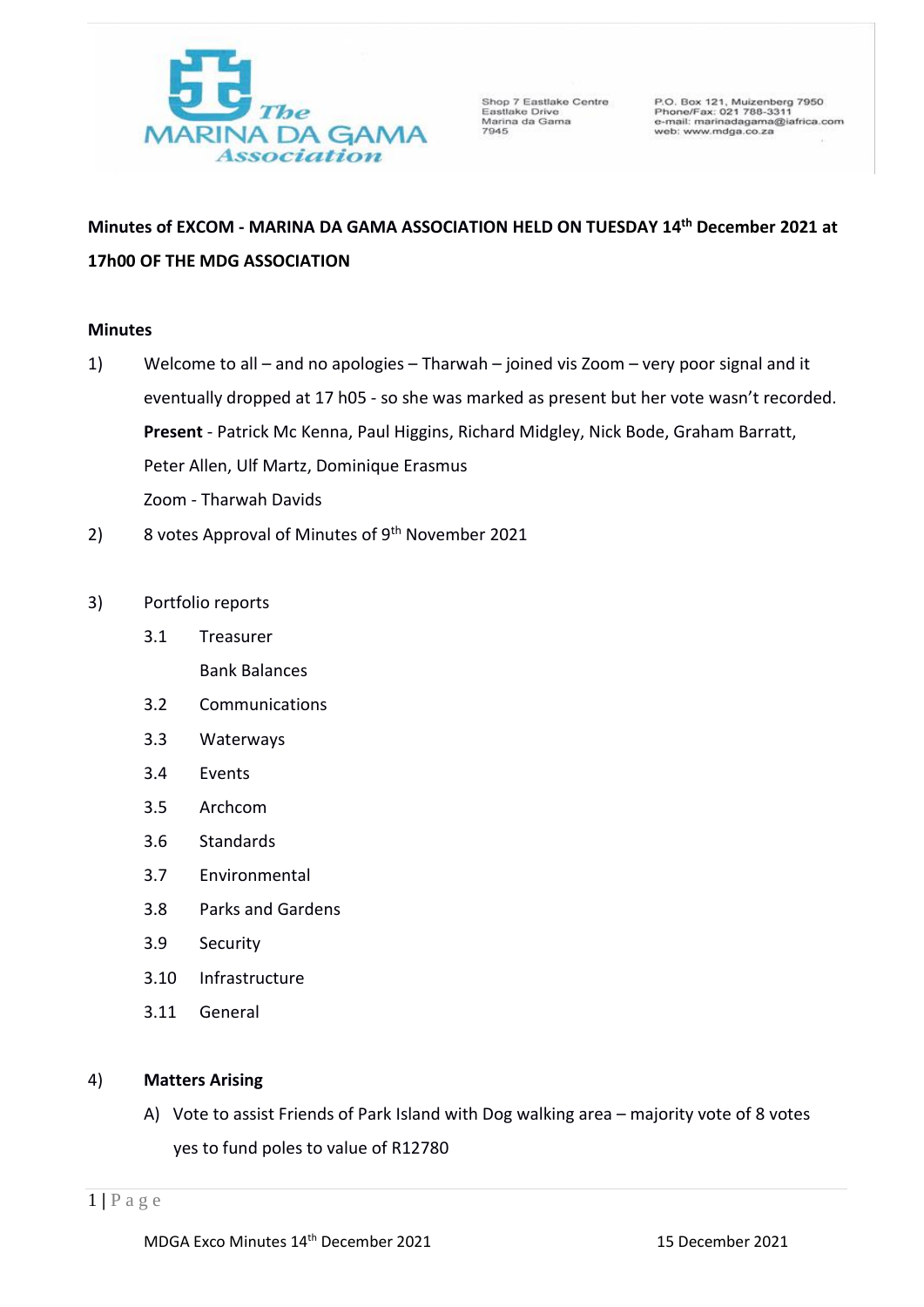- B) November Financials majority vote of 8 votes to approve
- C) Majority vote of 8 votes Approved expenditure of R11040 for LPR camera replacement – water damaged – and opportunity to upgrade 4 years old.

Meeting finished at 17h23

5) Date of next meeting  $-11<sup>th</sup>$  January 2022 at 18h00 at MDGA Offices

## **PORTFOLIO REPORTS – 14 December 2021**

| 2       |
|---------|
| $2 - 3$ |
| 3       |
| $3 - 4$ |
| 4       |
| $4 - 5$ |
| 5       |
| 5       |
| 5       |
|         |

## **TREASURER, COMPLIANCE AND LEGAL – THARWAH DAVIDS**

## **Bank Balances: as at 10/12/2021**

| Cheque A/c       | R | 82.034.42      |
|------------------|---|----------------|
| Archcom A/c      |   | R 317.646.78   |
| Money Market A/c |   | R 611.875.90   |
| Total            |   | R 1,011,557.10 |

## **SECURITY – PETER ALLEN**

Please find below the Crimes reported to/attended by DBS.

| Uitsig | Shearwater | <b>HBT</b> | 05.11.21 | Between 18h00<br>on 05/11 and<br>09h00 on 06/11 | No. | Non alarmed storage room next to house<br>broken into and goods stolen. Resident<br>could not provide full list of what was stolen<br>and did not see the point in reporting the<br>incident to SAPS |
|--------|------------|------------|----------|-------------------------------------------------|-----|------------------------------------------------------------------------------------------------------------------------------------------------------------------------------------------------------|
| Uitsig | Shearwater | Att HB     | 15.11.21 | Between 02h30<br>and 03h00                      | No. | Heard someone at garage door. No force<br>marks, no entry gained                                                                                                                                     |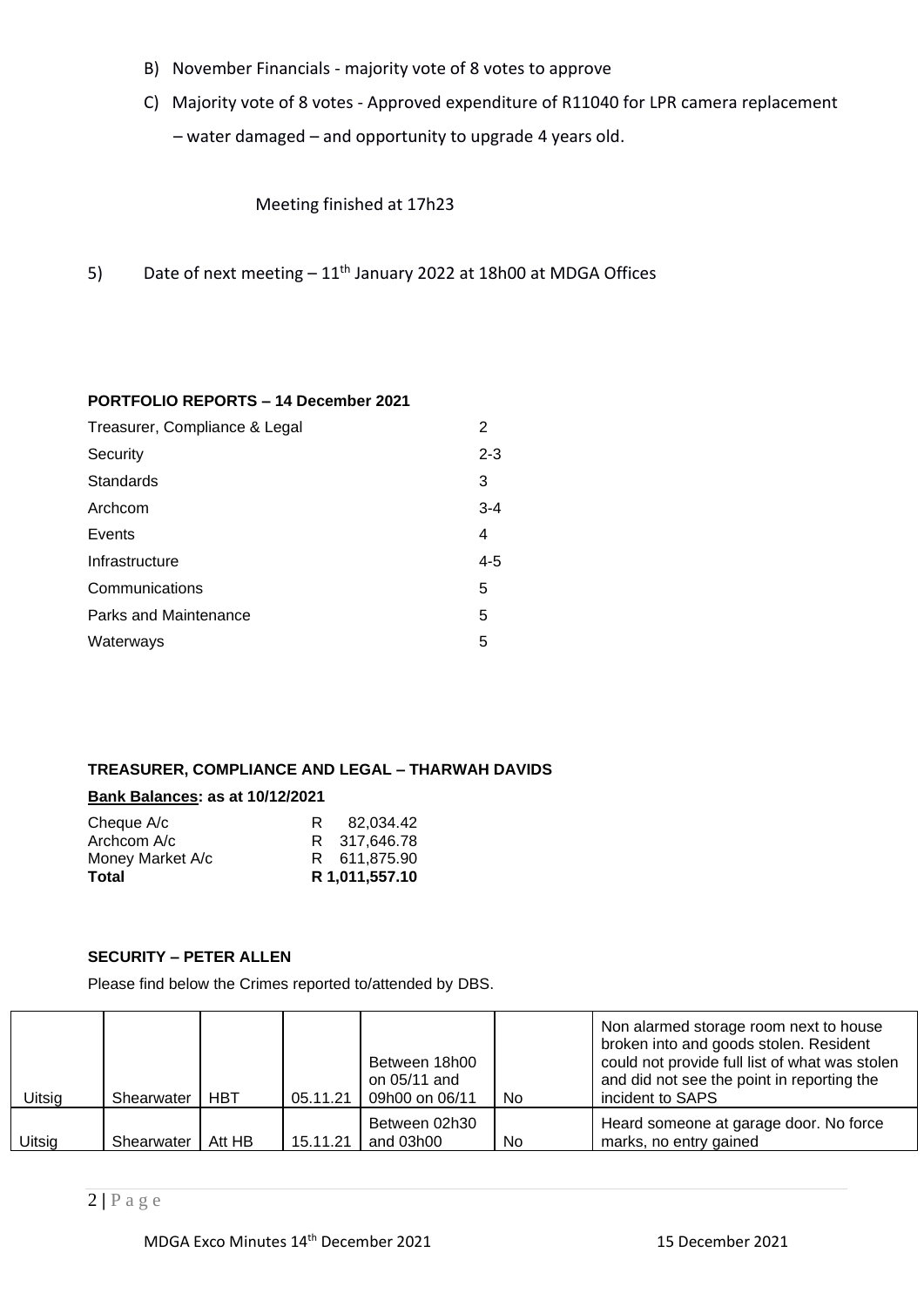|                   |            |                                  |          | Between 02h30              |                   | Suspect jumped over front wall, opened<br>security gate between front yard and garage<br>pedestrian door, forced open garage<br>pedestrian door and stole bicycle without<br>front wheel. Suspect opened pedestrian |
|-------------------|------------|----------------------------------|----------|----------------------------|-------------------|---------------------------------------------------------------------------------------------------------------------------------------------------------------------------------------------------------------------|
| Uitsig            | Shearwater | <b>HBT</b>                       | 15.11.21 | and 03h00                  | N <sub>0</sub>    | gate from inside to exit premises with<br>bicycle.                                                                                                                                                                  |
| Uitsig            | Shearwater | Att theft<br>from MV             | 15.11.21 | Between 02h30<br>and 03h00 | No.               | Suspect opened bakkie canopy which was<br>unlocked and began loosening bolts to steal<br>canopy. Bakkie was parked in street in front<br>of the house.                                                              |
| Uitsig            | Coot       | Att HB                           | 15.11.21 | 05h00                      | No.               | Resident heard someone in the yard. When<br>they investigated, suspect ran, jumped over<br>wall into street and disappeared.                                                                                        |
| Spearhead<br>Quay | Spearhead  | <b>HBT</b>                       | 17.11.21 | 14h08                      | Yes<br>Muizenberg | Crowbar gang forced open front door with<br>crowbar and stole 3 x TV's. They came in<br>with a vehicle that was not loaded on LPR<br>previously. Vehicle details was loaded<br>shortly after crime by DBS.          |
| Spearhead<br>Quay | Spearhead  | <b>ATT</b><br>Theft out<br>of MV | 29.11.21 | 03h00                      | N <sub>0</sub>    | Suspect smashed left front small window                                                                                                                                                                             |
| Spearhead<br>Quay | Spearhead  | <b>ATT</b><br>Theft out<br>of MV | 29.11.21 | 23h18                      | No.               | Suspect opened bonnet through already<br>broken window                                                                                                                                                              |

LPR triggers for November 2021.

## **Triggers received – 32 Vehicles involved – 17 Alleged Crime Types – Att Theft out of MV/MC Drug Dealing Poaching Remote vehicle Jamming Robbery Robbery Common Robbery residential Shoplifting Suspicious MV Theft out/from MV Outcome – 18 Triggers; the vehicle was out of the area before SSP's arrived 5 Triggers; the vehicle was not found, did not trigger on exit 5 Triggers; the vehicle was followed out of the area by SSP's 2 Triggers; the vehicle dropped passengers**

 **1 Trigger; the vehicle left the area as SSP's arrived**

 **1 Trigger; the vehicle triggered on exit and not on entry** 

## **STANDARDS – GRAHAM BARRATT**

- Edits Total 9 No.
- Resolved Total 8 No.
- Additions Total 8 No.

## **ARCHCOM – PAUL HIGGINS**

Archcom meetings were held on 02 & 09 12 2021 attended by Gordon Hart and me.

Three new plans were submitted, and two plans were approved. One submission needed some clarification or minor changes before our consent will be given.

One no objection to a departure was dealt with.

3 **|** P a g e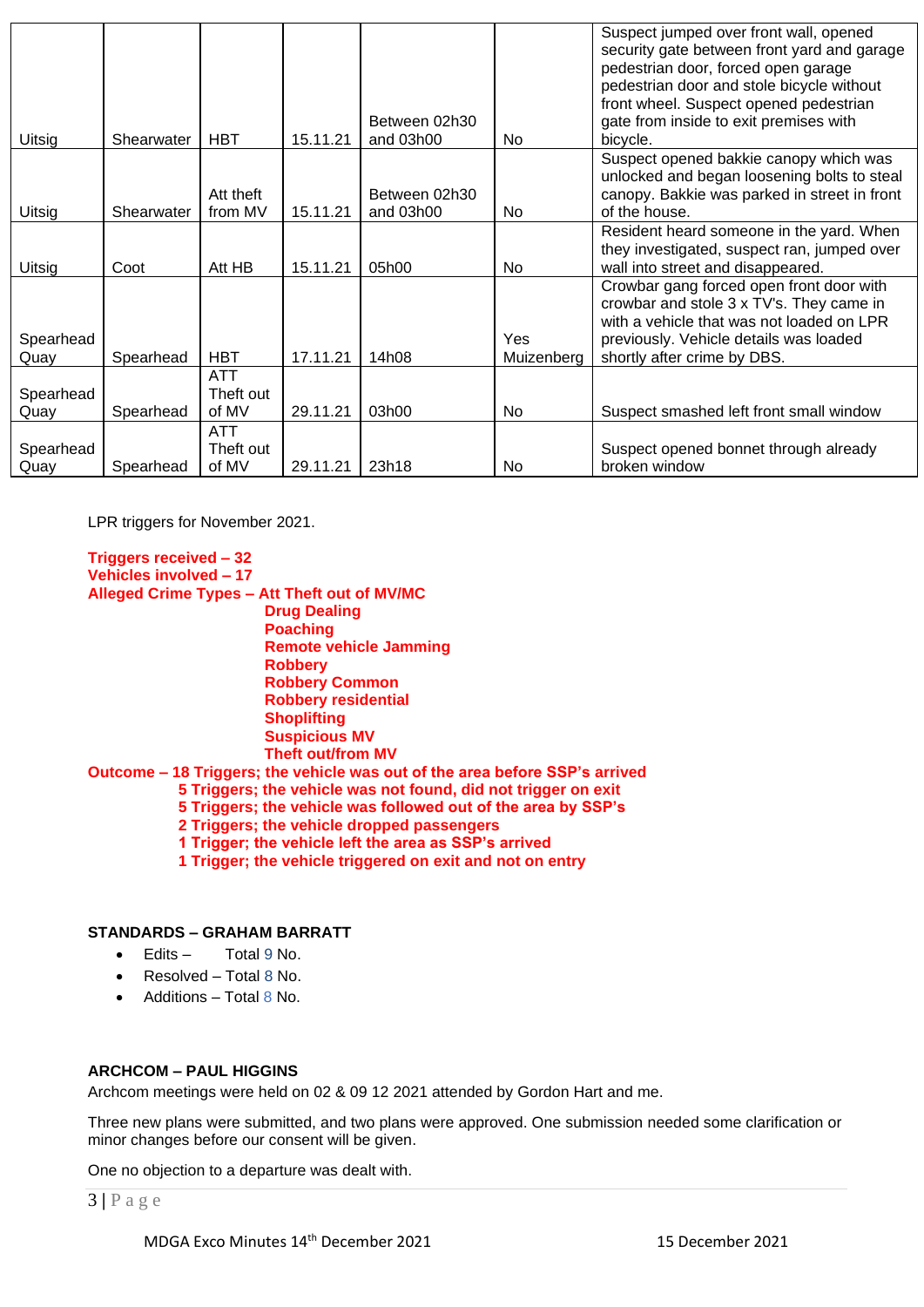One site visit to a property that had as-built plans submitted that on inspection have need of a host of major changes before approval may be given.

## **EVENTS – DOMINIQUE ERASMUS**

Wrapping up for 2021:

Kids Party 18th - Valerie will still be handling the event and I will tag along to introduce myself.

Bridge fair and Carols:

After an extensive amount of back and forth I am very excited about the two events happening alongside each other. Overall we have around 20 vendors participating at the fair. I have had to turn some away now as we do not want to go too large the first time round. Loads of very yummy food and there are even pre-ordered cheese and canape boxes on order for the carol goers. The band will start at 6pm and will join us on the waterside of Uitsig Park.

All logistics at this point are in order except electricity or gennie (I am still working that out) with Nick

We need to arrange for the gardens to be tended to for the 18th and 19th please.

Next year I will start with the necessary permits with COCT for events

## **INFRASTRUCTURE – ULF MARTZ**

#### **1. Overview**

Since being nominated by MdGA Exco to lead the Infrastructure Portfolio, the challenge has been to obtain information and infrastructural plans from the City of Cape Town.

#### **2. Asset Management**

CoCT Procurement of new weed harvester – See Waterways Report.

Still awaiting asset register in terms of municipal services from the CoCT, ongoing.

#### **3. Roads and Stormwater**

Various correspondence addressed to the CoCT relating to the Marina da Gama Road conditions and status of the M3-M5 link were sent to City officials.

The CoCT regional district office representative, Brendon Fortuin; Head: District Roads and Stormwater (Plumstead); Roads Infrastructure and Management, Transport Directorate responded.

Some road maintenance work has been done on Eastlake Drive.

#### **4. Infrastructural Development**

Zandvlei Parkway (M3-M5) link road, refer to the CoCT Southern District Develop Plan. Whilst planning and consultants designs have been completed, the City has allocated the implementation of the road construction to medium to long term.

#### **5. Bridges**

Several road and pedestrian bridges exist within the Marina da Gama. The condition of these will be monitored.

#### **6. Water and Sanitation**

The recent malfunctioning of sewer pump stations has contributed to spillage in the Zandvlei waterways as reported at the ZPAAC meeting held recently. The issue of continuous spillage of malfunctioning sewer pump stations has been raised with the City Water and Sanitation.

#### **7. Electricity Supply**

The recent load shedding by ESKOM has had an impact on the CoCT sewer pump stations' operations. Fortunately, the CoCT has been able to relieve the impact by reducing Load Shedding by a single phase during peak times, due to the induced spare capacity.